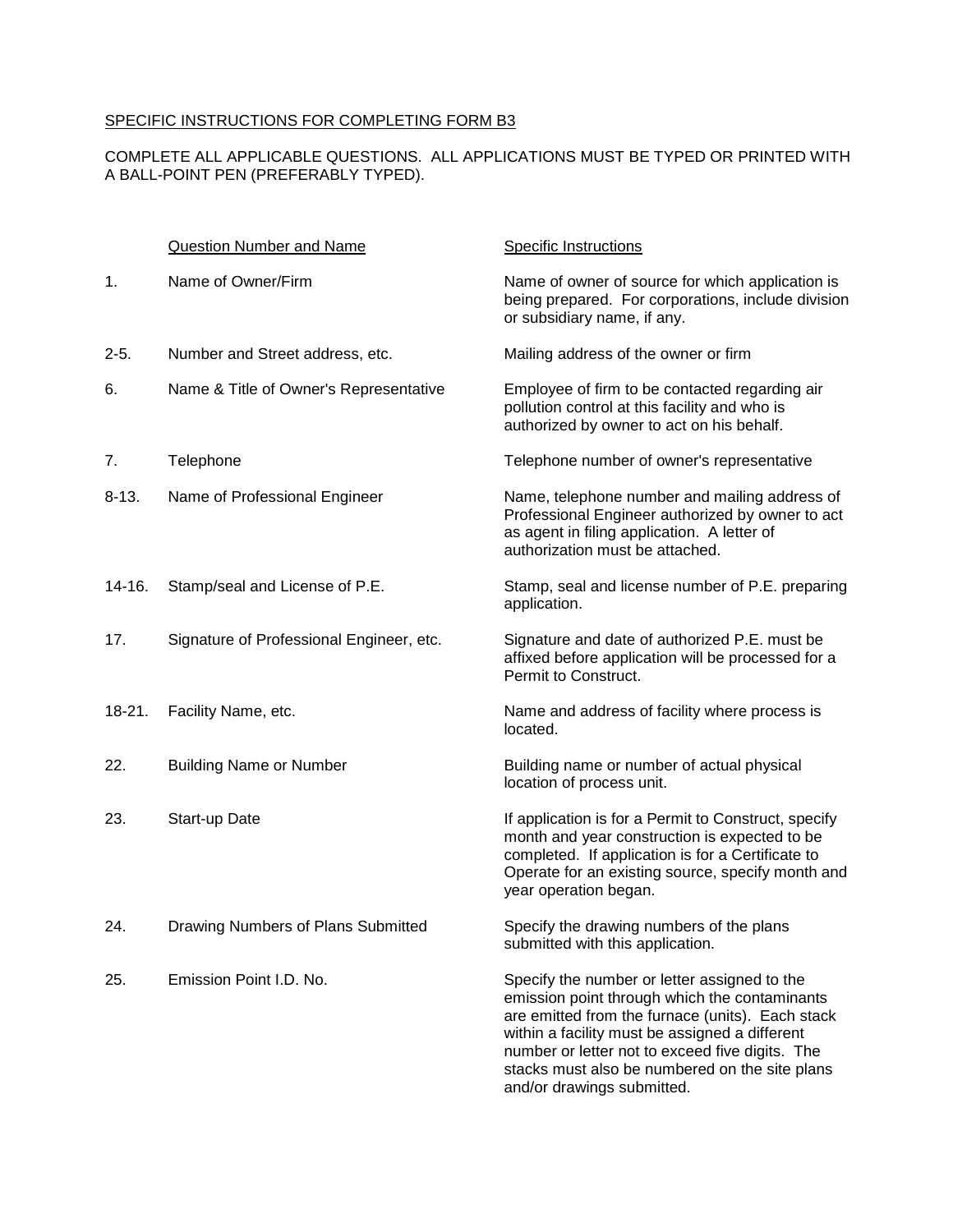| 26. | <b>Ground Elevation</b>        | Elevation above mean level at the base of the<br>stack to the nearest foot (e.g., 120 rather than<br>119.6). This information is available from USGS<br>topography maps.                                            |
|-----|--------------------------------|---------------------------------------------------------------------------------------------------------------------------------------------------------------------------------------------------------------------|
| 27. | <b>Height Above Structures</b> | Height of the stack above the building or structure<br>to the nearest foot (e.g., 39 rather than 38.7). If<br>top of stack is below the building heights, it should<br>be expressed as a negative number.           |
| 28. | Stack Height                   | Height of the stack measured from ground level to<br>top of stack to the nearest foot (e.g., 62 rather<br>than 62.3).                                                                                               |
| 29. | Inside Dimensions              | Inside diameter at the exit of stack expressed in<br>inches to the nearest inch. For stacks of<br>rectangular cross-section specify inside length<br>and width in inches to the nearest inch (e.g., 40 x<br>$20$ ). |
| 30. | <b>Exit Temperature</b>        | Stack gas exit temperature (°F).                                                                                                                                                                                    |
| 31. | <b>Exit Velocity</b>           | Stack gas exit velocity (ft./sec.).                                                                                                                                                                                 |
| 32. | <b>Exit Flow Rate</b>          | Stack gas exit flow water in cubic feet per minute<br>at actual conditions.                                                                                                                                         |
| 34. | <b>Continuous Monitors</b>     | If the main stack or branches to main stack will be<br>equipped with continuous emission monitoring<br>instruments, check those contaminants that will be<br>measured.                                              |
| 35. | <b>Permit to Construct</b>     | If applying for a Permit to Construct, check<br>whether new source or modifications; leave blank<br>if applying for a Certificate to Operate.                                                                       |
| 36. | Certificate to Operate         | If applying for a Certificate to Operate, check<br>whether new source, modification or existing<br>source; leave blank if applying for a Certificate to<br>Operate.                                                 |

Answer all questions on form B3 only if a single furnace (unit) is vented to the emission point (stack).

36A. Refuse Feed Use the code that describes how refuse is fed to furnace

- 01 Flue Fed
- 02 Chute Fed
- 03 Manual direct feed
- 04 Automatic pneumatic fed, screw conveyor
- 09 Other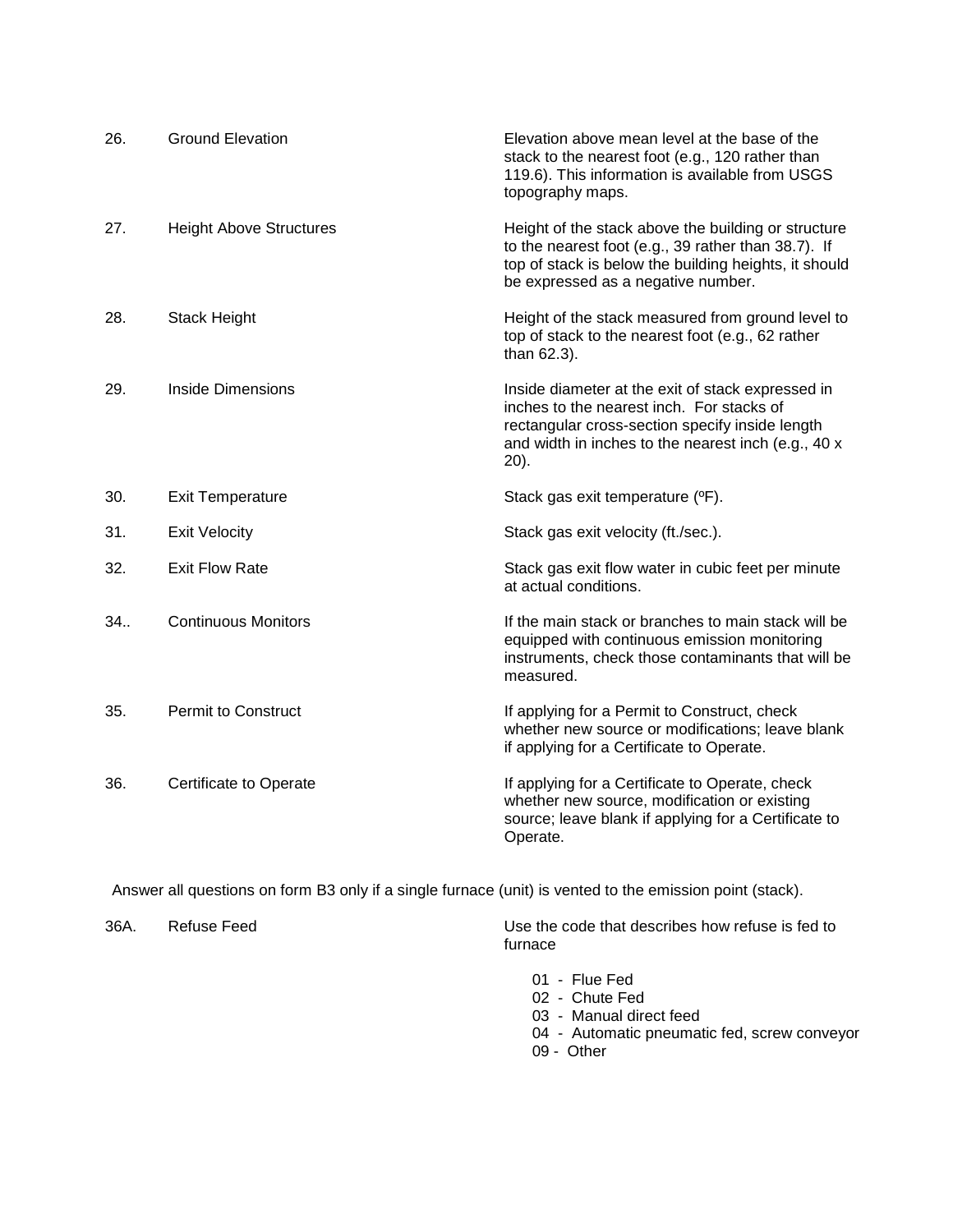| 37. | Unit Type                            | Specify the code that best represents the furnace<br>types:<br>01 - Single Chamber<br>02 - Multiple Chamber, retort type<br>03 - Multiple Chamber, in-line type<br>09 - Other                                                                                                                                                                                                                                  |
|-----|--------------------------------------|----------------------------------------------------------------------------------------------------------------------------------------------------------------------------------------------------------------------------------------------------------------------------------------------------------------------------------------------------------------------------------------------------------------|
| 39. | ENCON ID#                            | If this unit is listed as an "Incinerator Model Capable of<br>Meeting State Emission Standards (form 76-11-29) enter<br>the ID # opposite the model list for the capacity and type<br>of refuse specified in this application and leave sections<br>D, E and G Blank. If unit is not listed or the refuse or<br>auxiliary equipment differs from the listed model, enter<br>"none" and proceed to question 40. |
| 40. | Unit Manufacturer's Name and Mode I# | Name of the manufacturer of the incinerator and<br>the manufacturer's model number.                                                                                                                                                                                                                                                                                                                            |
| 42. | Primary Refuse Type                  | Specify the code that best represents the refuse<br>type burned: (refer to Article XIII Section<br>873.1301 of WSCS for clarification)<br>$0 - #0$ type<br>1 - #1 type<br>2 - #2 type<br>3 - #3 type<br>4 - #4 type<br>9 - Other                                                                                                                                                                               |
| 43. | Type #5 Refuse                       | Enter percent by weight of liquid or semi-liquid<br>refuse that is or will be burned. This includes any<br>liquid hazardous waste such as waste crankcase<br>oil, spent solvents, etc that may be burned in<br>combination with types 0-4 refuse.                                                                                                                                                              |
| 44. | Type #6 Refuse                       | Enter percent by weight of liquid or semi-liquid<br>refuse that is or will be burned other than type 0-4<br>refuse. This includes any sludge or solid<br>hazardous wastes that may be burned in<br>combination with types 0-4 refuse.                                                                                                                                                                          |
| 45. | Radioactive Refuse                   | Check whether or not refuse specified in question<br>42 contains any radioactive material.                                                                                                                                                                                                                                                                                                                     |
| 46. | Capacity                             | Enter the design rate (lb/hr) at which refuse<br>specified in question 42 can be charged to the<br>incinerator.                                                                                                                                                                                                                                                                                                |
| 47. | Amount Refuse Charged                | Enter the actual rate (lb/hr) at which refuse<br>specified in question 42 can be charged to the<br>incinerator. An average rate is desirable, if<br>available.                                                                                                                                                                                                                                                 |
| 48. | Hrs./Day                             | Average number of hrs./day burner is or will be in<br>operation.                                                                                                                                                                                                                                                                                                                                               |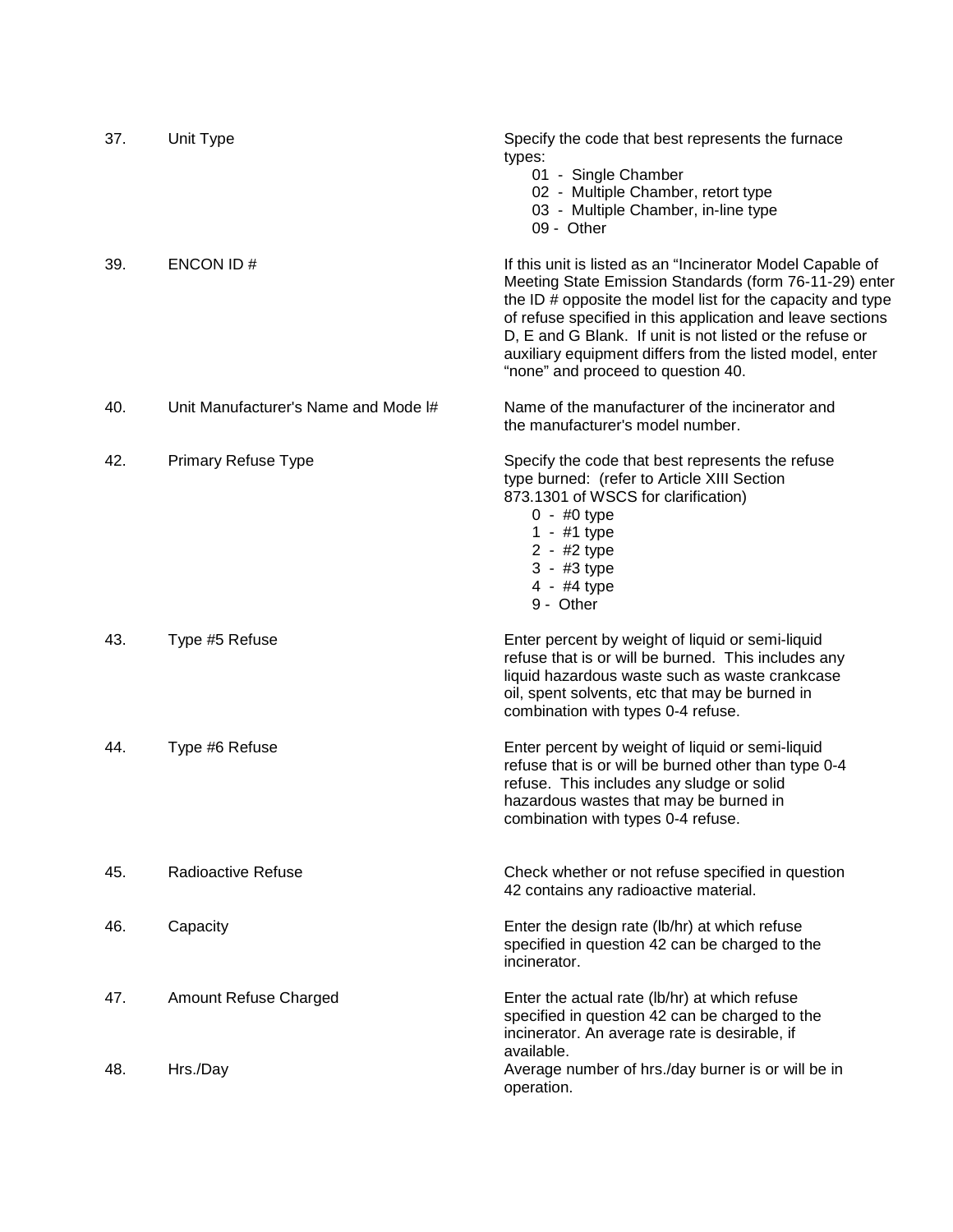| 49. | Days/Year                                                                                                  | Average number of day/yr. burner is or will be in<br>operation.                                                                                                                                             |
|-----|------------------------------------------------------------------------------------------------------------|-------------------------------------------------------------------------------------------------------------------------------------------------------------------------------------------------------------|
| 50. | % Operation by Season                                                                                      | Indicate the percentage of time burner is or will be<br>operated by season. Total of four percentages<br>listed must equal 100. Winter: January-March,<br>Spring: April-June, etc.                          |
|     | 51-59. If additional refuse type is burned, complete these questions. See instruction for questions 42-50. |                                                                                                                                                                                                             |
| 60. | <b>Auxiliary Equipment Type</b>                                                                            | Use code to indicate location of auxiliary<br>equipment.<br>1 - Burner in primary chamber<br>2 - Burner in secondary chamber<br>3 - Burner in tertiary chamber<br>4 - Burner under hearth/grate<br>9 - None |
| 61. | <b>Total Number of Units</b>                                                                               | Number of identical unites of the type of auxiliary<br>burner specified in question 60.                                                                                                                     |
| 62. | Auxiliary Equip. Manufacturer's Name Model                                                                 | Name of the manufacturer and model number of<br>auxiliary burner used.                                                                                                                                      |
| 63. | <b>Temperature Actuated</b>                                                                                | Check where or not the specified auxiliary burner<br>is temperature actuated.                                                                                                                               |
| 64. | <b>Rated Burner Capacity</b>                                                                               | Rated capacity of auxiliary burner (BTU/hr)                                                                                                                                                                 |
| 65. | Fuel Type                                                                                                  | Enter the code for the type of fuel burned or to be<br>burned:                                                                                                                                              |
|     |                                                                                                            | 32 - No. 2 fuel oil<br>48 - Waste Oil<br>52 - Natural gas<br>60 - Manufactured gas<br>72 - L.P. gas<br>92 - Solvent waste<br>93 - Toxic waste<br>96 - Sludge<br>99 - Other                                  |

66-71. If additional burner is installed in the incinerator, complete these questions. See instruction for questions 60-65.

72. Emission Control Equipment I.D. No. Number assigned to each emission control device being reported. Each emission control device connected to the same stack must be assigned a different number not to exceed two digits. Control equipment must be numbered on the plot plans and/or drawings submitted.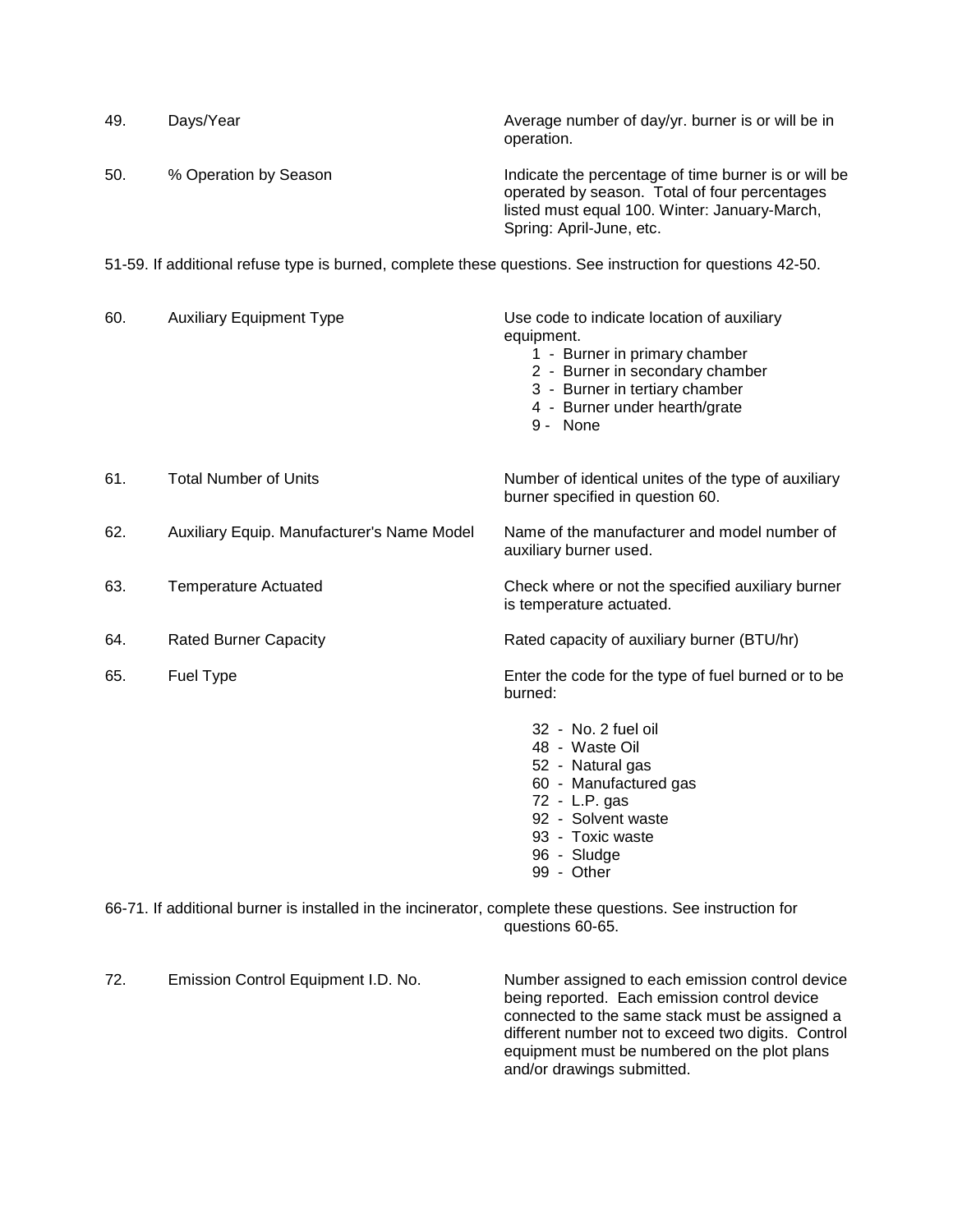| 73. | Control Type                            | Enter the code to designate the type of emission<br>control equipment used.                                                                                                                                                                                                                                                                                                                                                                                                                                                                                                                                                                                                                      |
|-----|-----------------------------------------|--------------------------------------------------------------------------------------------------------------------------------------------------------------------------------------------------------------------------------------------------------------------------------------------------------------------------------------------------------------------------------------------------------------------------------------------------------------------------------------------------------------------------------------------------------------------------------------------------------------------------------------------------------------------------------------------------|
|     |                                         | 02<br>Settling chamber<br>$\blacksquare$<br>03<br>Louver collector<br>$\overline{a}$<br>04<br>Baffle chamber<br>$\overline{\phantom{a}}$<br>06<br>Centrifugal collector (dry)<br>$\blacksquare$<br>07<br>Centrifugal collector (wet)<br>$\overline{\phantom{a}}$<br>Fabric collector<br>08<br>$\overline{\phantom{a}}$<br>09<br>Electrostatic precipitator<br>$\blacksquare$<br>10<br>thermal afterburner<br>$\blacksquare$<br>11<br><b>Spray Tower</b><br>$\blacksquare$<br>12<br>Impingement plate scrubber<br>$\blacksquare$<br>13<br>Venturi scrubber<br>$\blacksquare$<br>14<br>Catalytic Unit<br>$\blacksquare$<br>98<br>Other<br>$\blacksquare$<br>99<br>None<br>$\overline{\phantom{a}}$ |
| 74. | Manufacturer's Name<br>and Model Number | Specify name of manufacturer and model number<br>of the control equipment specified in previous<br>question.                                                                                                                                                                                                                                                                                                                                                                                                                                                                                                                                                                                     |
| 75. | Disposal Method                         | Enter the code that describes the type of disposal<br>used for collected air contaminants.                                                                                                                                                                                                                                                                                                                                                                                                                                                                                                                                                                                                       |
|     |                                         | Landfill - on-site<br>1<br>$\overline{\phantom{a}}$<br>$\overline{2}$<br>Landfill - off-site<br>$\blacksquare$<br>$\overline{\mathbf{4}}$<br>Recycled on-site<br>$\blacksquare$<br>$\overline{7}$<br><b>Public Sewer</b><br>$\sim$<br>8<br><b>Private Sewer</b><br>$\overline{\phantom{0}}$<br>$\mathbf{Q}$<br>Other<br>$\blacksquare$                                                                                                                                                                                                                                                                                                                                                           |
| 76. | Date Installed                          | Actual or expected date of installation of control<br>equipment (month and year).                                                                                                                                                                                                                                                                                                                                                                                                                                                                                                                                                                                                                |
| 77. | <b>Useful Life</b>                      | Expected years of useful life of emission control<br>equipment.                                                                                                                                                                                                                                                                                                                                                                                                                                                                                                                                                                                                                                  |

This section is used to show calculations helpful in explaining answers to any of the questions on this application.

| 78-79. | Contaminant Name and CAS Number | This contaminant entry and its code number that<br>represents all contaminants emitted by this<br>incinerator.                                                                                               |
|--------|---------------------------------|--------------------------------------------------------------------------------------------------------------------------------------------------------------------------------------------------------------|
| 80.    | <b>Actual Emissions</b>         | If application is for a Permit to Construct, enter the<br>anticipated contaminant emissions based on stack<br>tests performed on pilot or similar full scale<br>installations, or reliable material balance. |
| 81.    | Unit                            | Enter the code to indicate the units in which the<br>actual emissions in the previous question are<br>presented:<br>- Ib/hr<br>14 – Ibs/100 lbs input (refuse charged)                                       |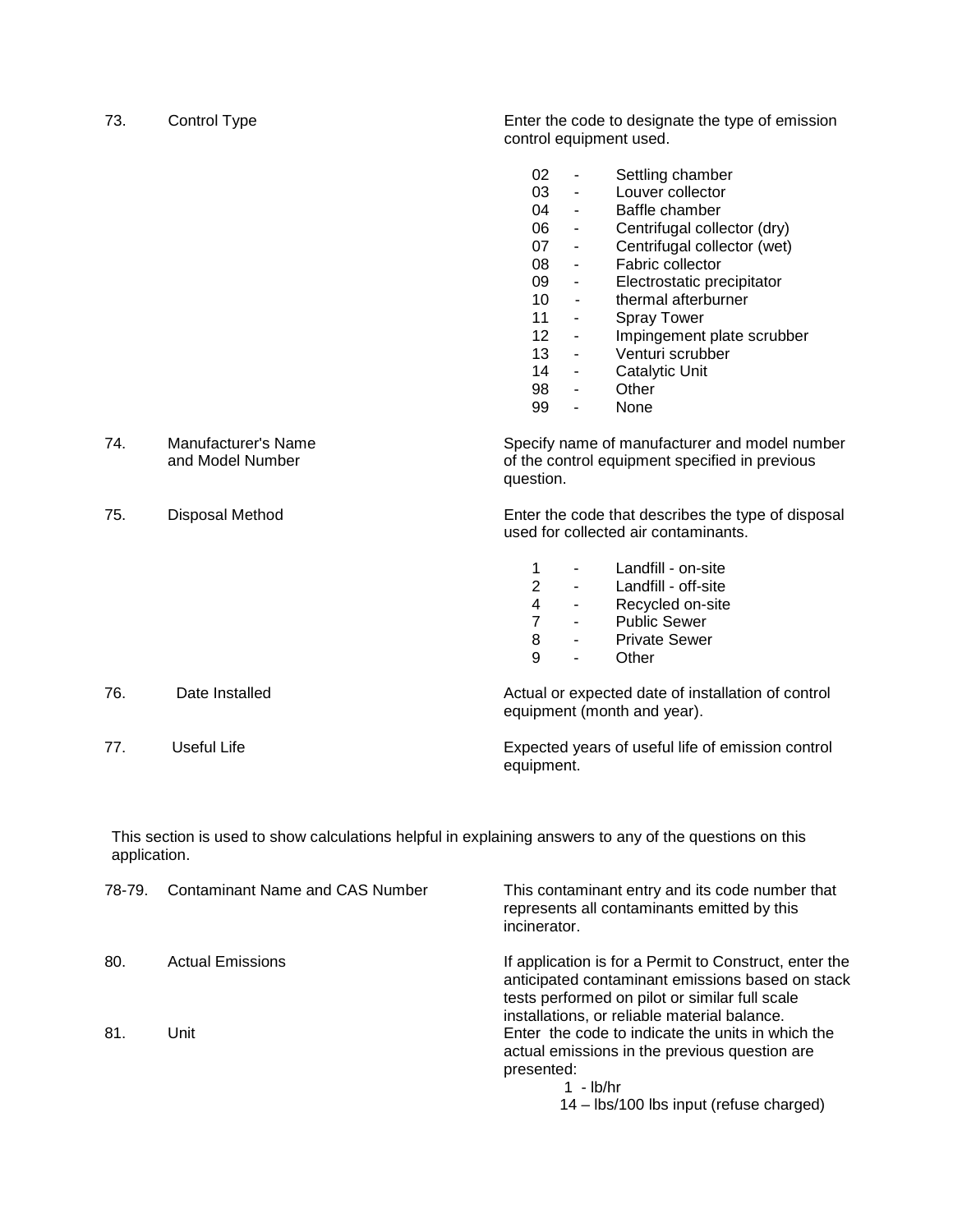| 82. | <b>How Determined</b>                                                                 | Use the code to designate how the actual<br>emissions are determined.                                                                                                                                                                                                                                                                                                 |
|-----|---------------------------------------------------------------------------------------|-----------------------------------------------------------------------------------------------------------------------------------------------------------------------------------------------------------------------------------------------------------------------------------------------------------------------------------------------------------------------|
|     |                                                                                       | 1 - Stack test of emissions from this<br>incinerator<br>2 - Stack test of emissions from the<br>identical incinerator<br>3 - Stack test of emissions from<br>geometrically similar incinerator<br>4 - Manufacturer's guarantee<br>5 - Published emission factors<br>6 - Fuel analysis or mass balance<br>calculations<br>7 - Continuous stack monitoring<br>9 - Other |
| 83. | % Control Efficiency                                                                  | Enter actual efficiency of emission control<br>equipment.                                                                                                                                                                                                                                                                                                             |
| 84. | <b>Actual Hourly Emissions</b>                                                        | Enter the actual hourly emissions in lbs./hr. based<br>On normal daily operation of the incinerator.                                                                                                                                                                                                                                                                  |
| 85. | <b>Actual Annual Emissions</b>                                                        | Enter the actual annual emission in lbs./yr.                                                                                                                                                                                                                                                                                                                          |
| 86. | 10 <sup>x</sup>                                                                       | Utilize the exponent of 10 to specify the correct<br>magnitude. Enter the exponent (x) and indicate<br>whether plus $(+)$ and indicate whether plus $(+)$ or<br>minus (-). If the exponent is not needed, enter<br>zero.                                                                                                                                              |
|     | For other contaminants, complete questions in accordance with instructions for 78-86. |                                                                                                                                                                                                                                                                                                                                                                       |
| 87. | Solid Fuel Type                                                                       | Specify the code for the type of solid fuel burned:                                                                                                                                                                                                                                                                                                                   |
|     |                                                                                       | 01 - Anthracite coal<br>04 - Bituminous coal<br>29 - Coke<br>80 - Wood<br>98 - Toxic Waste<br>99 - Other                                                                                                                                                                                                                                                              |
| 88. | Solid Fuel (Tons/yr)                                                                  | Average quantity of solid fuel burned in all<br>incinerator units described in this application<br>(tons/yr).                                                                                                                                                                                                                                                         |
| 89. | Solid Fuel (%S)                                                                       | % sulfur content by weight (%S)                                                                                                                                                                                                                                                                                                                                       |
| 90. | Oil Type                                                                              | Enter code for the type of oil burned:                                                                                                                                                                                                                                                                                                                                |
|     |                                                                                       | 31 - #1 Oil - virgin<br>32 - #2 Oil - virgin<br>34 - #4 Oil - virgin<br>35 - #5 Oil - virgin<br>36 - #6 Oil - virgin<br>48 - Waste Oil<br>93 - solvent waste                                                                                                                                                                                                          |